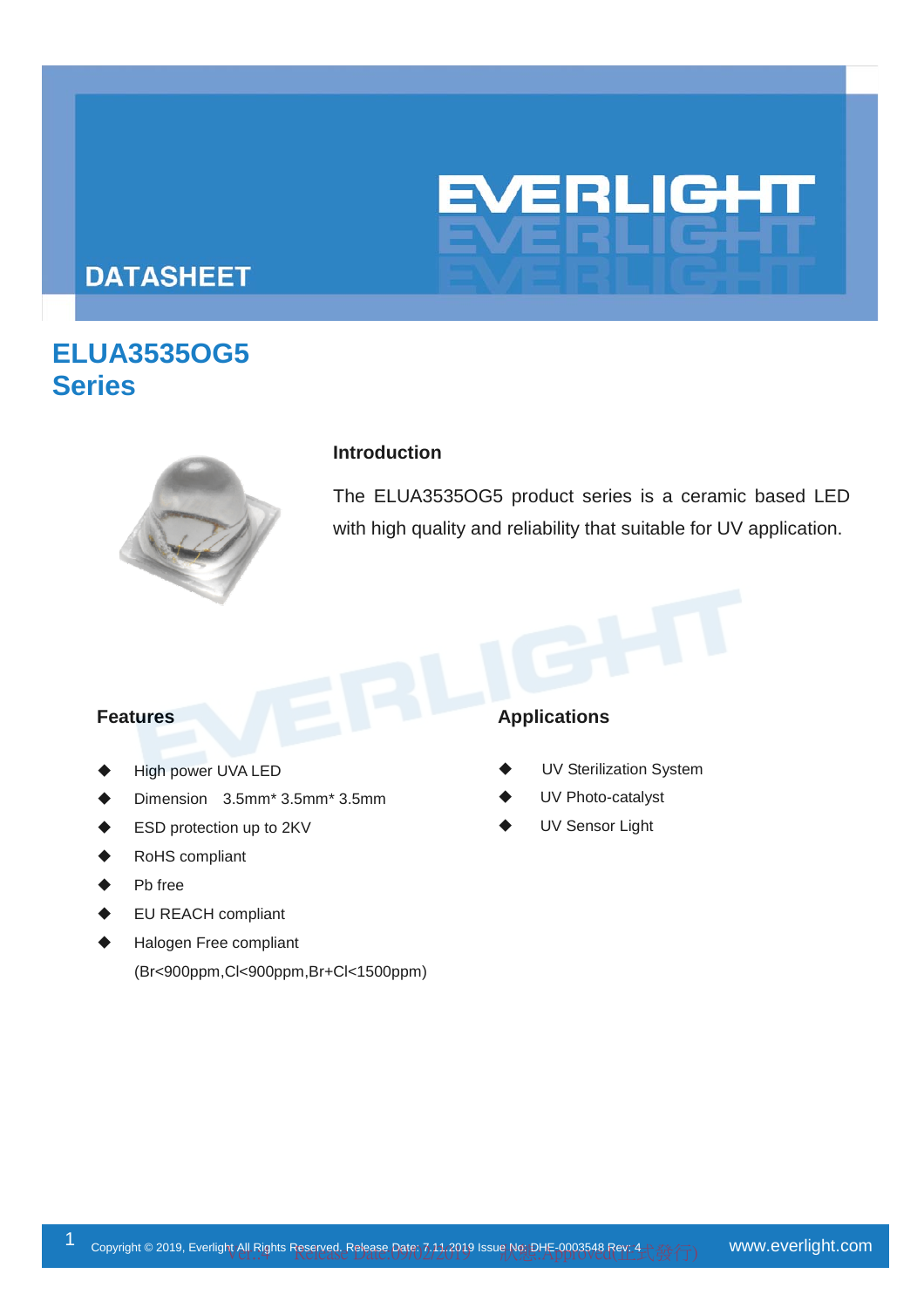

#### **Product Nomenclature**

# **ELUA3535OG5-PXXXXYY3240500-VD1M**

| $EL = Everlight$                                       |
|--------------------------------------------------------|
| $UA = UVA$                                             |
| $3535 = 3.5$ mm x 3.5mm Package                        |
| $O =$ Package Material: Al <sub>2</sub> O <sub>3</sub> |
| $G =$ Coating: Ag                                      |
| $5 =$ Angle: $50^\circ$                                |
| $P =$ Peak Wavelength                                  |
| $XXX = Wavelength Range_{[1]}$                         |
| $YY = Minimum$ Radiant Flux Spec [2]                   |
| $3240$ = Forward Voltage Spec: $3.2 - 4.0V$            |
| 500 = Forward Current: 500mA                           |
| $V =$ Chip Type: Vertical                              |
| $D =$ Chip Size: 45mil                                 |
| $1 =$ Chip QTY: 1 chip                                 |
| $M =$ Process Type: Molding                            |
|                                                        |
|                                                        |

#### **Notes:**

1.Wavelength Range

| <b>Symbol</b> | <b>Description</b> |
|---------------|--------------------|
| 6070          | 360~370nm          |
| 8090          | 380~390nm          |
| 9000          | 390~400nm          |
| 0010          | 400~410nm          |

#### 2.Minimum Radiant Flux Spec

| Svm<br>▬◣▚       | <b>Description</b> |
|------------------|--------------------|
| м                | 900mW              |
| $\sqrt{2}$<br>◡∠ | 1000mW             |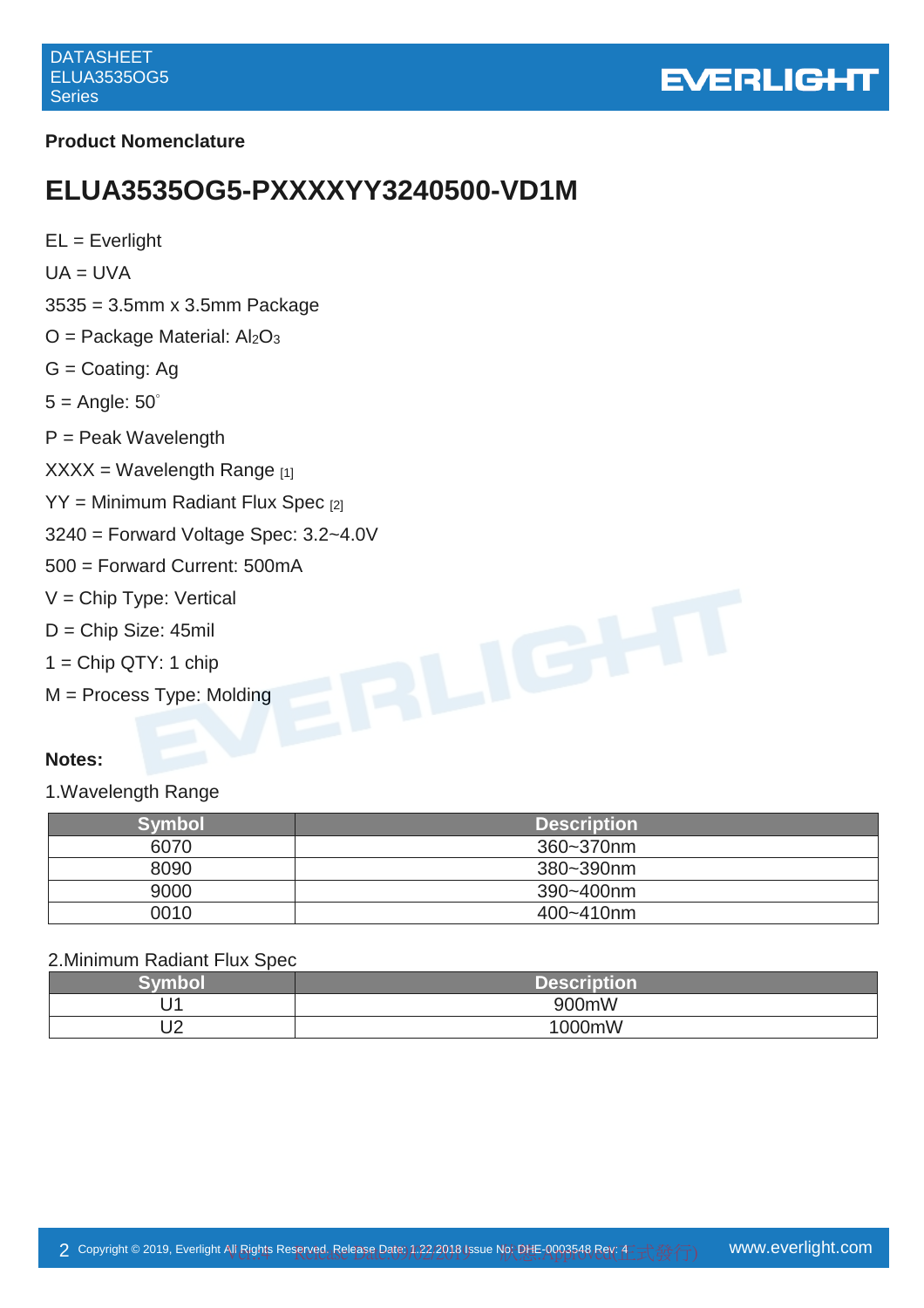# **Absolute Maximum Ratings**

| <b>Parameter</b>                                            | <b>Symbol</b>               | <b>Ratings</b> | <b>Unit</b> |
|-------------------------------------------------------------|-----------------------------|----------------|-------------|
| Max. DC Forward Current (mA)<br>(For 385nm · 395nm · 405nm) | IF.                         | 1000           | mA          |
| Max. DC Forward Current (mA) (Only 365nm)                   | IF.                         | 700            | mA          |
| Max. ESD Resistance                                         | Vв                          | 2000           | V           |
| <b>Thermal Resistance</b>                                   | $R_{th}$                    | 4              | °C/W        |
| <b>Max. Junction Temperature</b>                            | Tu                          | 105            | °C          |
| <b>Operating Temperature</b>                                | $\mathsf{T}_{\mathsf{Opt}}$ | $-10 - +100$   | °C          |
| Storage Temperature                                         | $\mathsf{T}_{\mathsf{Stg}}$ | $-40 - +100$   | °C          |

# **PN of the ELUA3535OG5 series: UVA LEDs**

| <b>Color</b>       | Order Code of ELUA3535OG5       | <b>Minimum</b><br><b>Radiant</b><br><b>Flux</b><br>(mW) | <b>Typical</b><br><b>Radiant</b><br>Flux(mW) | <b>Maximum</b><br><b>Radiant</b><br>Flux(mW) | Peak<br>Wavelength<br>(nm) | <b>Forward</b><br>(V) | <b>Forward</b><br><b>Voltage Current</b><br>(mA) |
|--------------------|---------------------------------|---------------------------------------------------------|----------------------------------------------|----------------------------------------------|----------------------------|-----------------------|--------------------------------------------------|
|                    | ELUA3535OG5-P6070U13240500-VD1M | 900                                                     | 1200                                         | 1500                                         | $360 - 370$                | $3.2 - 4.0$           | 500                                              |
| <b>Ultraviolet</b> | ELUA3535OG5-P8090U23240500-VD1M | 1000                                                    | 1250                                         | 1500                                         | $380 - 390$                | $3.2 - 4.0$           | 500                                              |
|                    | ELUA3535OG5-P9000U23240500-VD1M | 1000                                                    | 1250                                         | 1500                                         | $390 - 400$                | $3.2 - 4.0$           | 500                                              |
|                    | ELUA3535OG5-P0010U23240500-VD1M | 1000                                                    | 1250                                         | 1500                                         | $400 - 410$                | $3.2 - 4.0$           | 500                                              |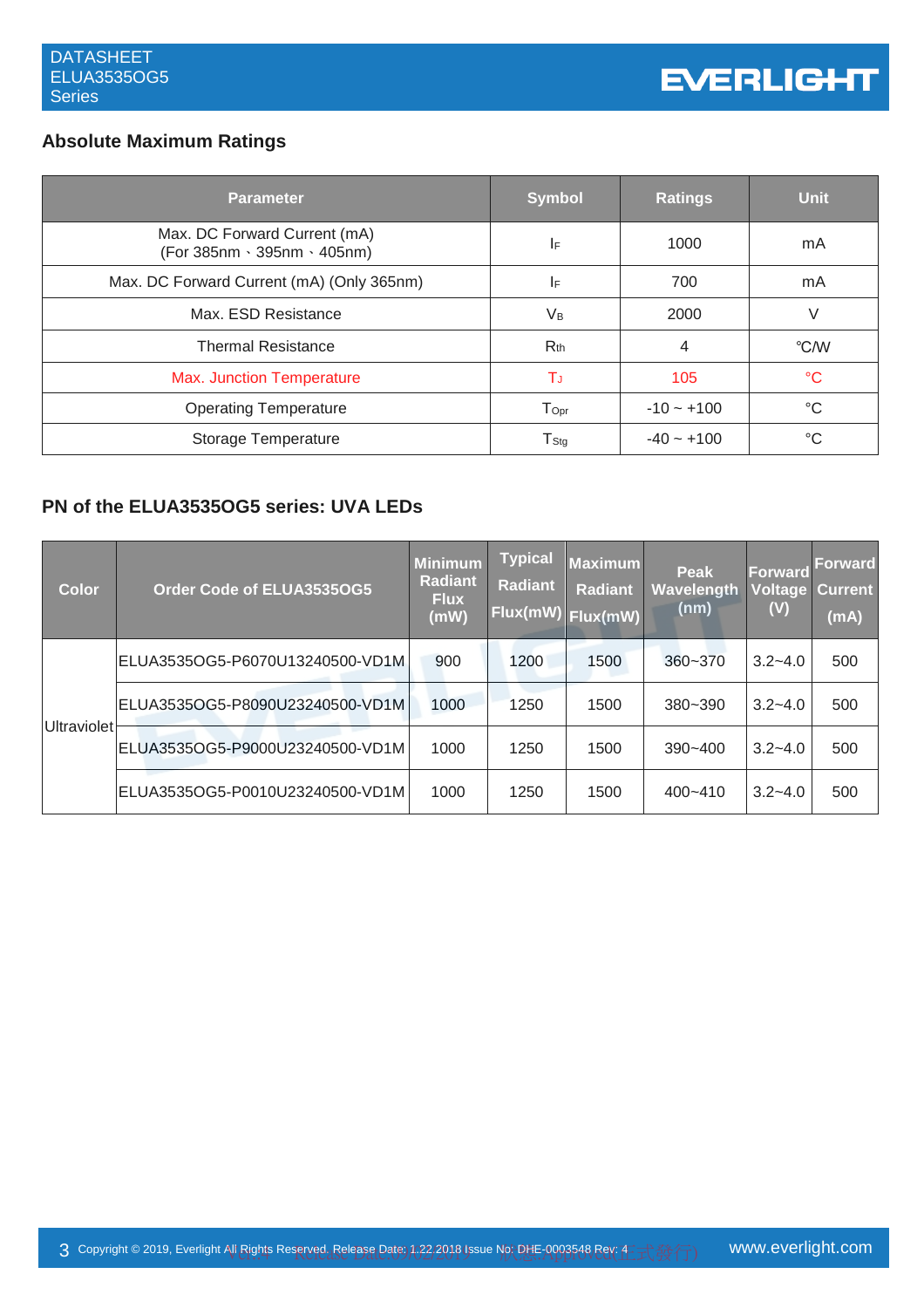# **Product Binning**

# **Radiant Flux Bins**

| 365 Bin Code | <b>Minimum</b><br><b>Radiant Flux (mW)</b> | <b>Maximum</b><br><b>Radiant Flux (mW)</b> |
|--------------|--------------------------------------------|--------------------------------------------|
|              | 900                                        | 1100                                       |
| J2           | 1100                                       | 1300                                       |
| JЗ           | 1300                                       | 1500                                       |

| <b>Bin Code</b> | <b>Minimum</b><br><b>Radiant Flux (mW)</b> | <b>Maximum</b><br><b>Radiant Flux (mW)</b> |
|-----------------|--------------------------------------------|--------------------------------------------|
| J2              | 1000                                       | 1200                                       |
| U3              | 1200                                       | 1400                                       |
| J4              | 1400                                       | 1500                                       |

#### **Notes:**

- 1. Radiant flux measurement tolerance:  $\pm 10\%$ .<br>2. Forward voltage bins are defined at  $l = 500$ m
- Forward voltage bins are defined at I<sub>F</sub>=500mA operation.

#### **Peak Wavelength Bins**

| <b>Group</b> | <b>Bin</b> | <b>Minimum Peak</b><br><b>Wavelength (nm)</b> | <b>Maximum Peak</b><br><b>Wavelength (nm)</b> |
|--------------|------------|-----------------------------------------------|-----------------------------------------------|
|              | 36         | 360                                           | 370                                           |
|              | 38         | 380                                           | 390                                           |
|              | 39         | 390                                           | 400                                           |
|              |            | 40C                                           | 410                                           |

#### **Notes:**

- 1. Peak Wavelength measurement tolerance: ±1nm.
- 2. Forward voltage bins are defined at I*F*=500mA operation.

#### **Forward Voltage Bins**

| <b>Bin</b> | <b>Minimum Forward</b><br>Voltage (V) | <b>Maximum Forward</b><br>Voltage (V) |
|------------|---------------------------------------|---------------------------------------|
| 3234       | 3.2                                   | 3.4                                   |
| 3436       | 3.4                                   | 3.6                                   |
| 3638       | 3.6                                   | 3.8                                   |
| 3840       | 3.8                                   |                                       |

#### **Notes:**

- 1. Forward voltage measurement tolerance: ±2%.
- 2. Forward voltage bins are defined at I*F*=500mA operation.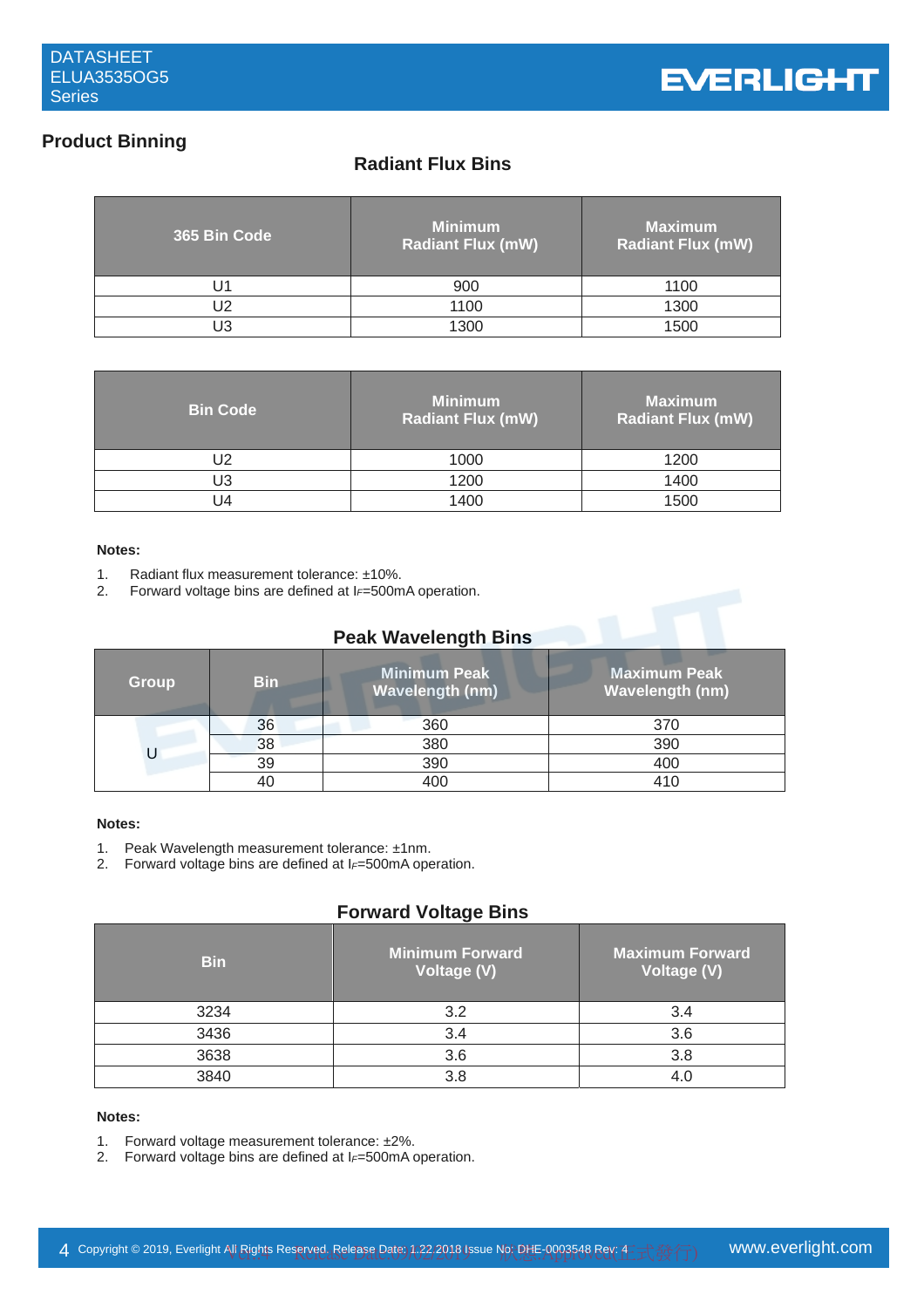**EVERLIGHT** 

# **Mechanical Dimension**



**1.** Dimensions are in millimeters.

**2.** Tolerances unless mentioned are ± 0.1mm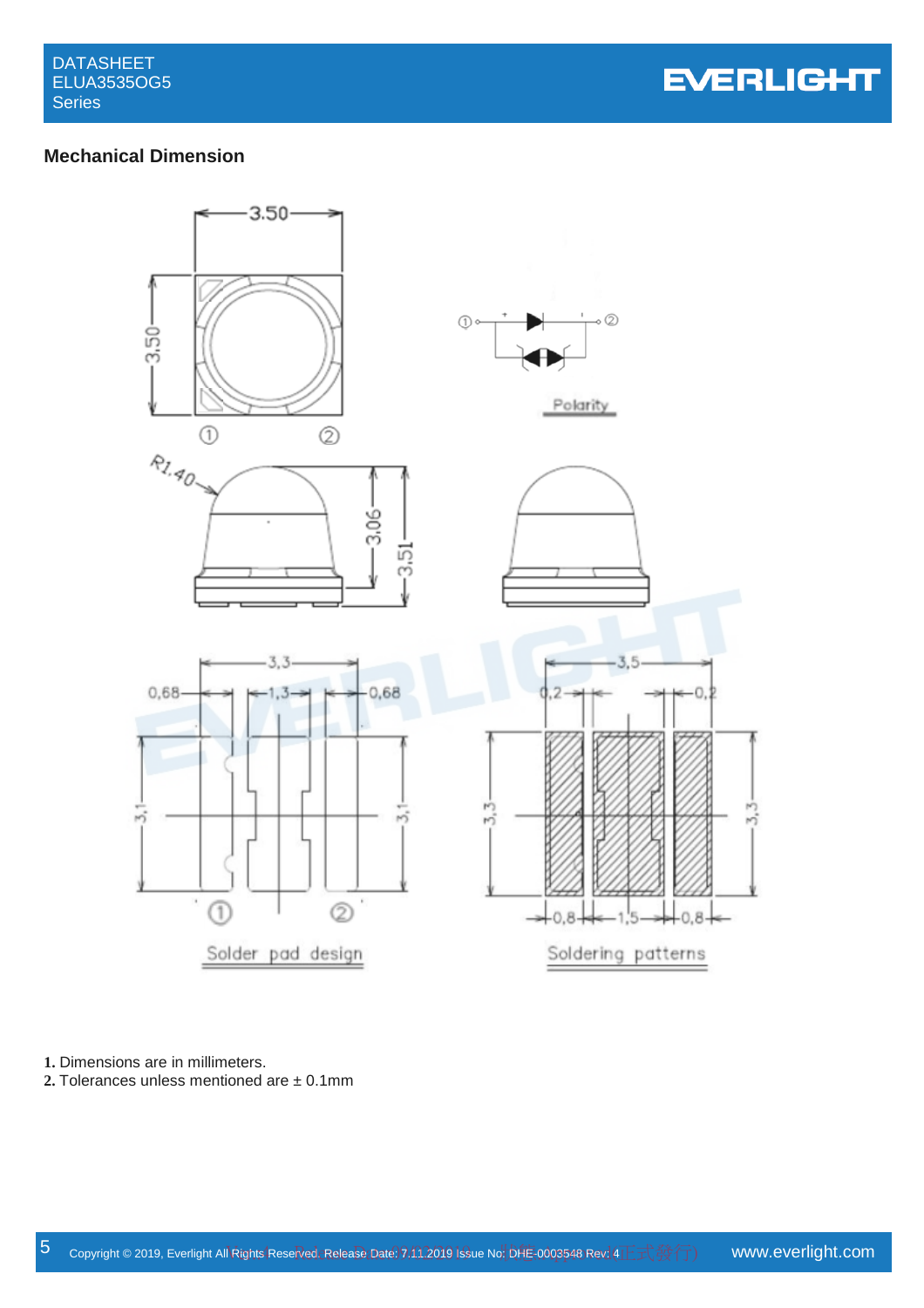

# **Pad Configuration**



**BOTTOM VIEW** 



**TOP VIEW** 

| <b>PAD</b> | <b>FUNCTION</b> |
|------------|-----------------|
|            | ANODE           |
|            | CATHODE         |
|            | THERMAL PAD     |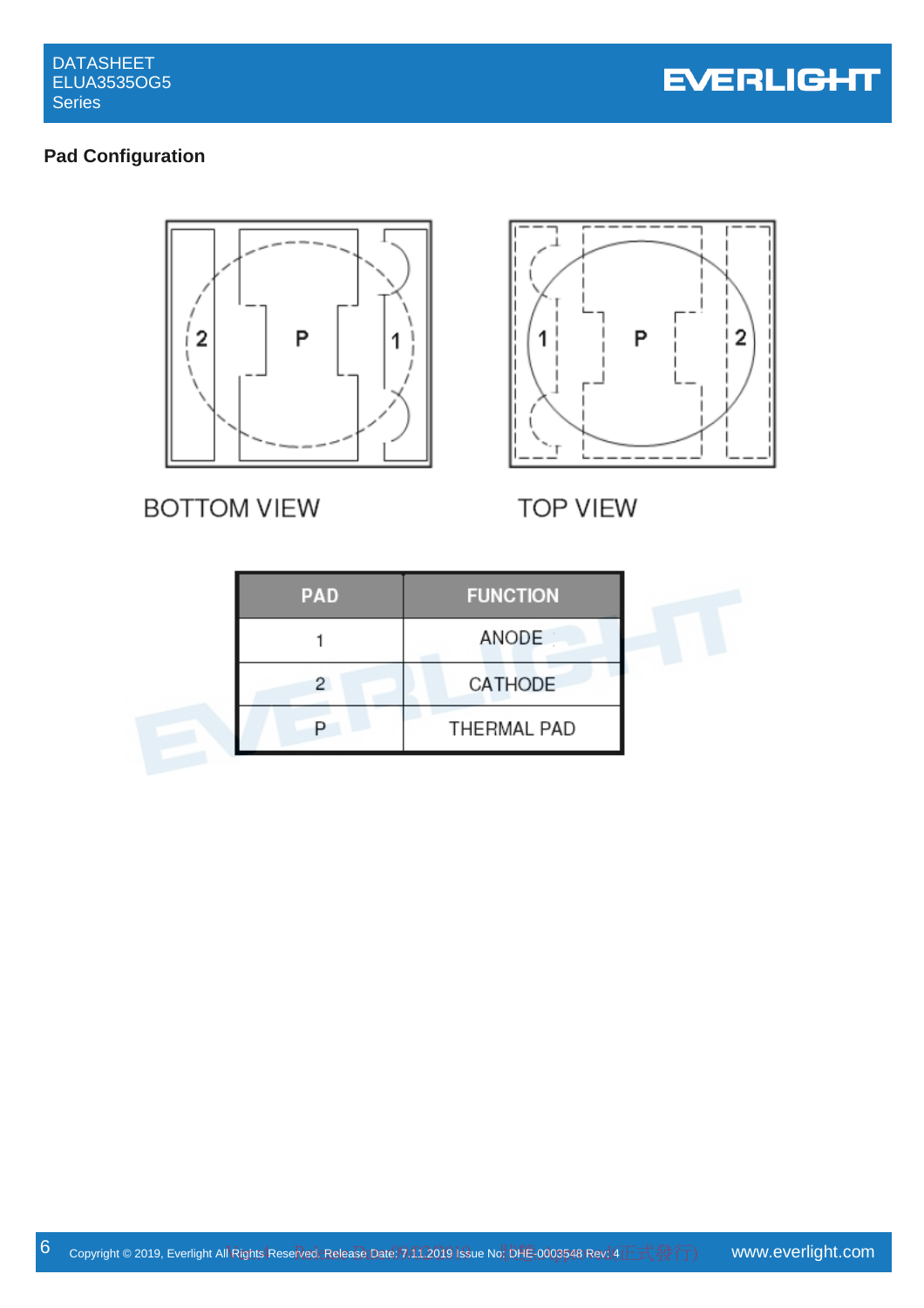#### **Reflow Soldering Characteristics**

#### **For Reflow Process**

- a. ELUA series are suitable for SMT processes.
- b. Curing of glue in oven must be according to standard operation flow processes.



| <b>Profile Feature</b>             | <b>Lead Free Assembly</b> |
|------------------------------------|---------------------------|
| Ramp-Up Rate                       | $2-3$ °C/S                |
| <b>Preheat Temperature</b>         | 150-200 °C                |
| Preheat Time $(ts)$                | 60-120 S                  |
| Liquid Temperature $(T_L)$         | $217^{\circ}$ C           |
| Time maintained above $T_L$        | $60 - 90S$                |
| Peak Temperature (T <sub>P</sub> ) | 240 <sup>+5</sup> °C      |
| Peak Time $(t_P)$                  | Max 20 S                  |
| Ramp-Down Rate                     | $3-5$ °C/S                |

- c. Reflow soldering should not be done more than twice.
- d. In soldering process, stress on the LEDs during heating should be avoided.
- e. After soldering, do not bend the circuit board.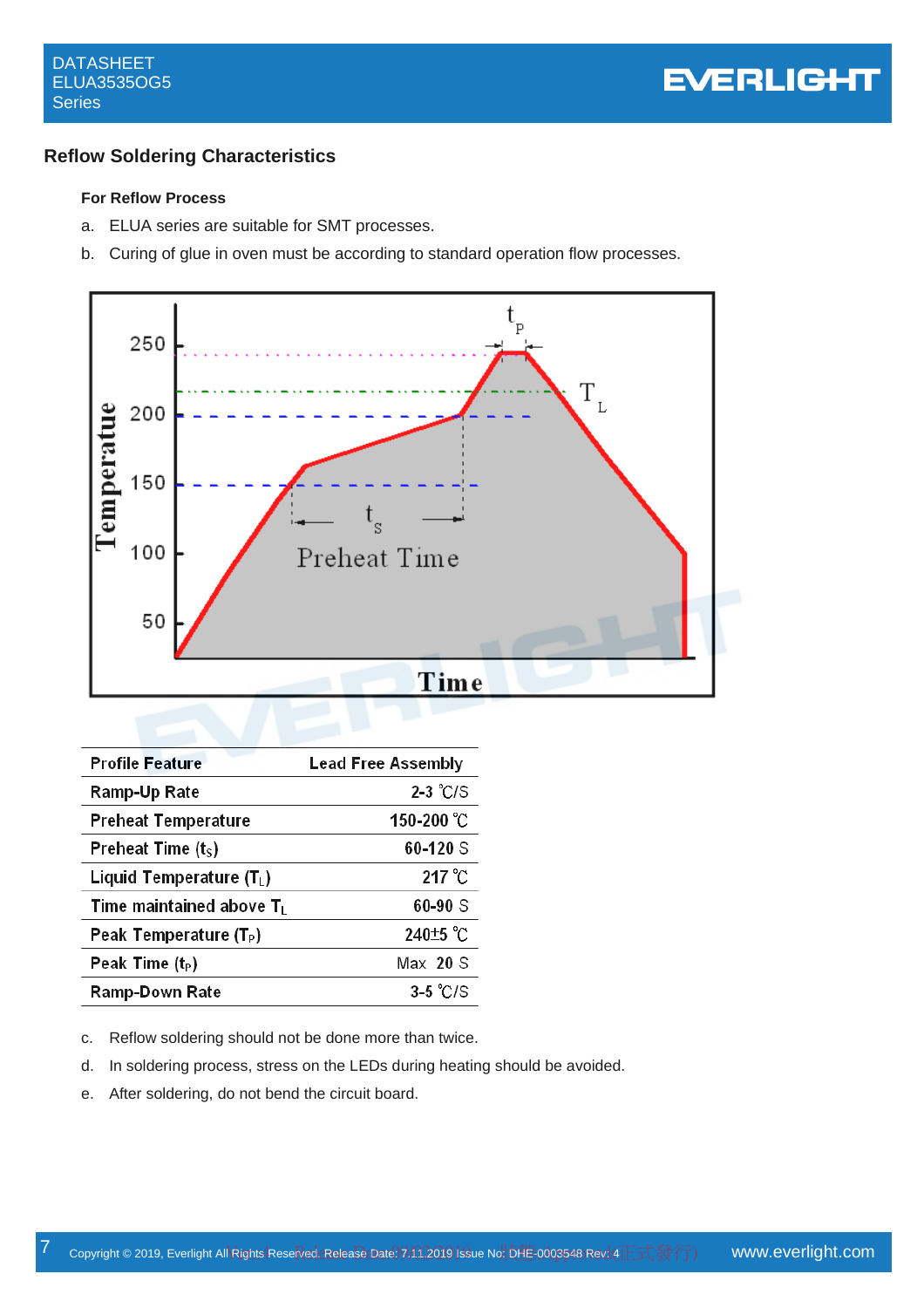DATASHEET ELUA3535OG5 **Series** 



# **Typical Characteristics Curves Spectrum @ Thermal Pad Temperature = 25**℃



**Relative Radiant Flux vs. Forward Current @ Thermal Pad Temperature = 25℃**

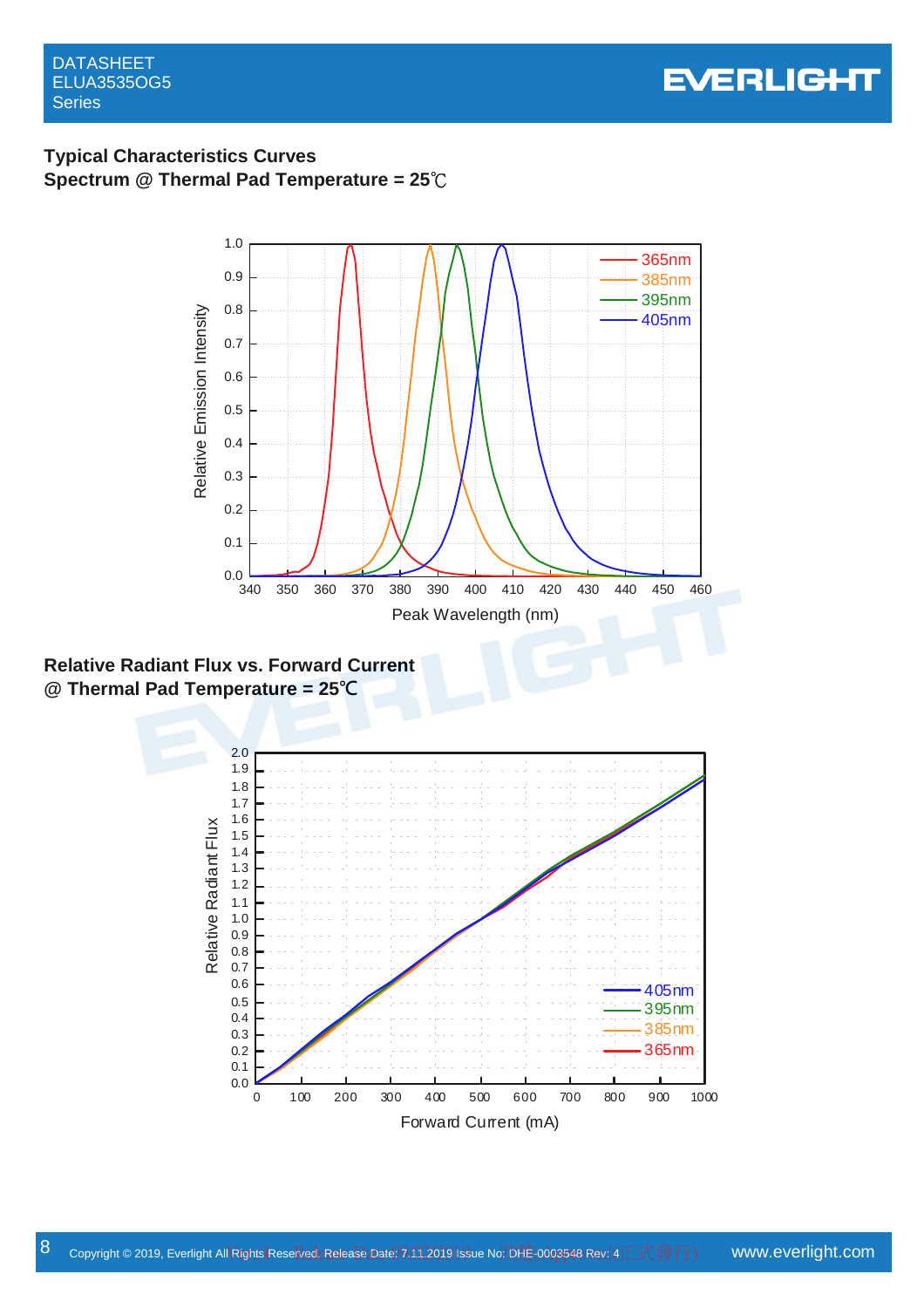

# **Peak Wavelength vs. Forward Current @ Thermal Pad Temperature = 25℃**



**Forward Voltage vs. Forward Current @ Thermal Pad Temperature = 25**℃

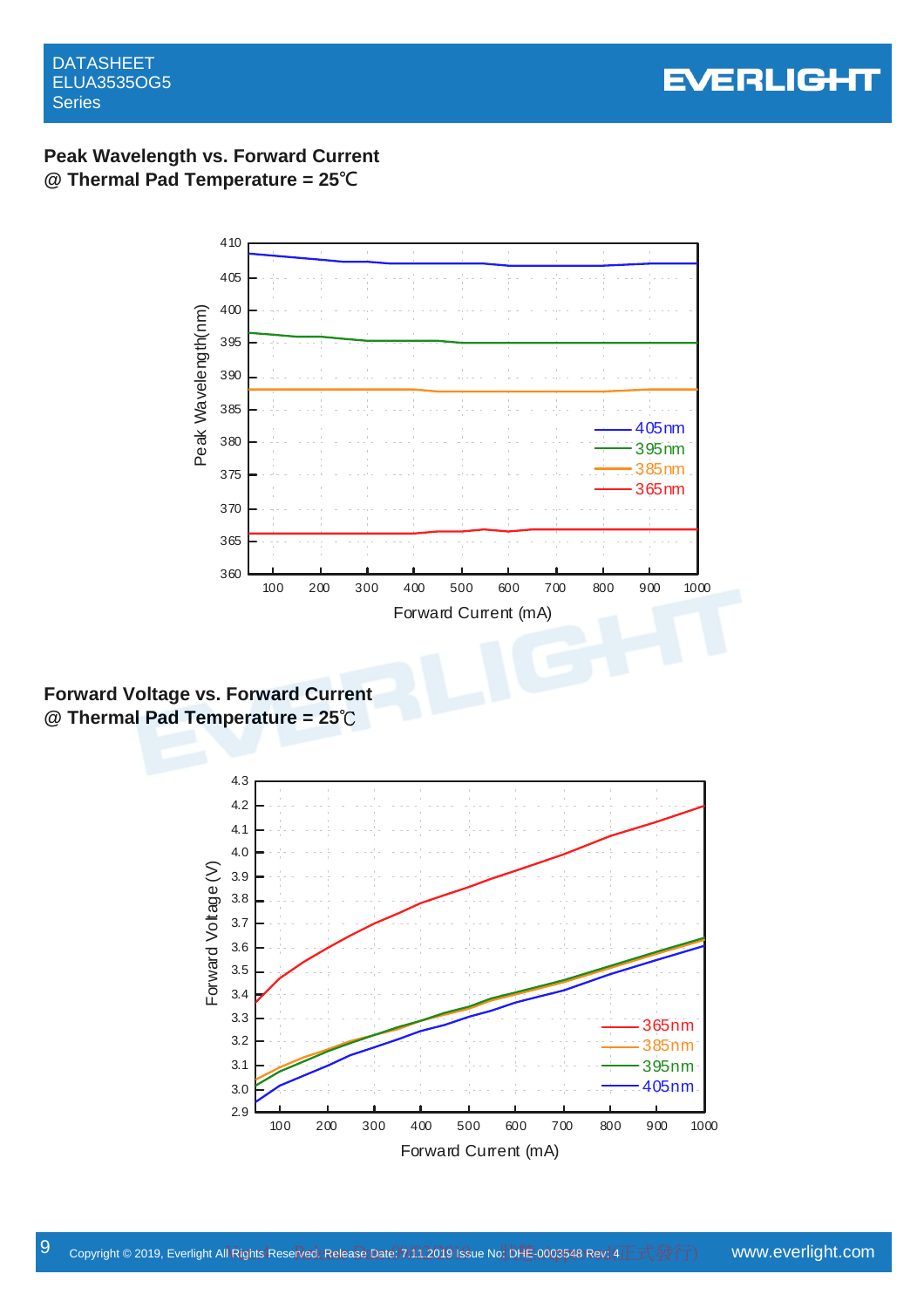

# **Relative Radiant Flux vs. Ambient Temperature @ Forward Current = 500mA**



**Peak Wavelength vs. Ambient Temperature @ Forward Current = 500mA** 



**Forward Voltage vs. Ambient Temperature**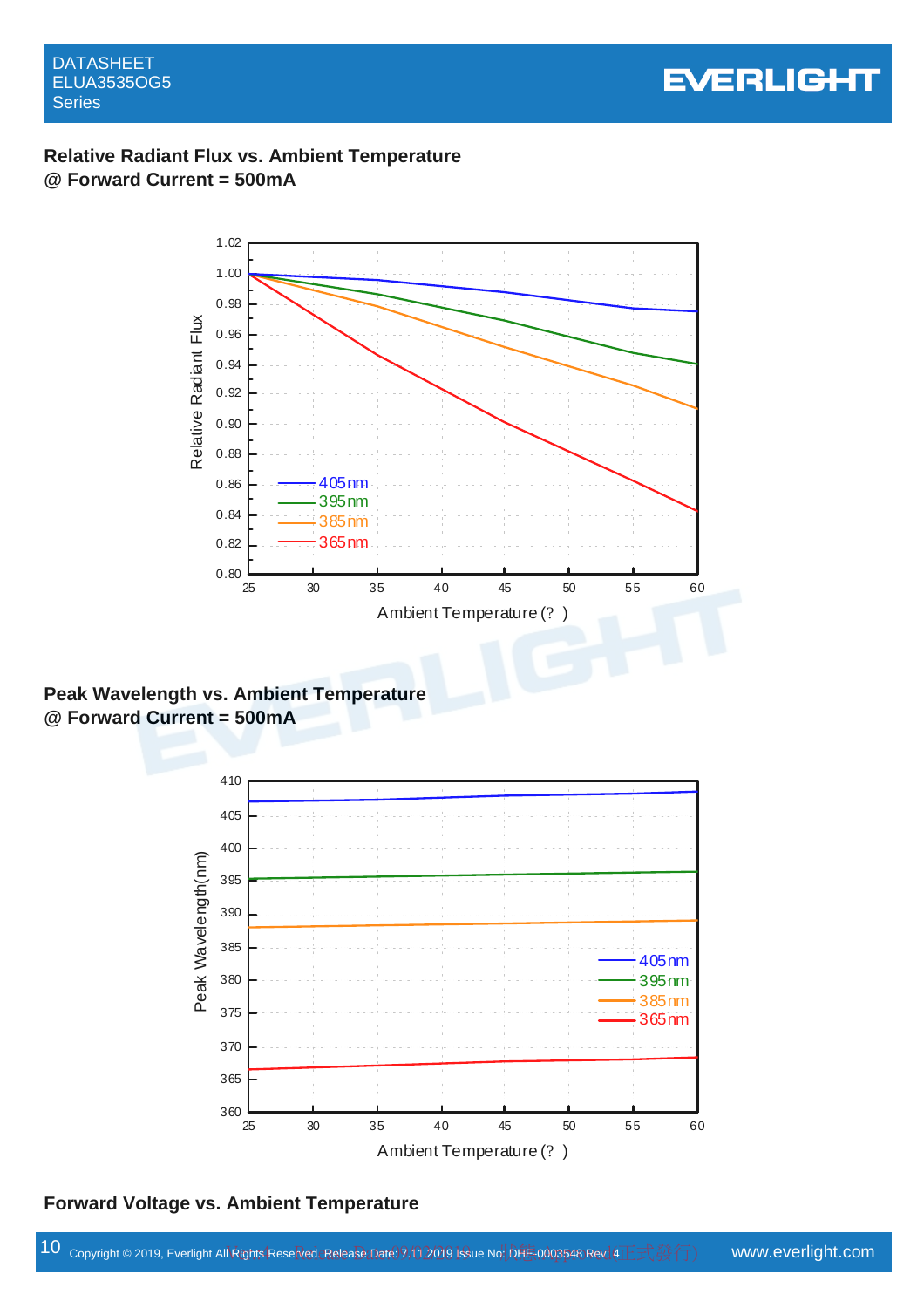

# **@ Forward Current = 500mA**

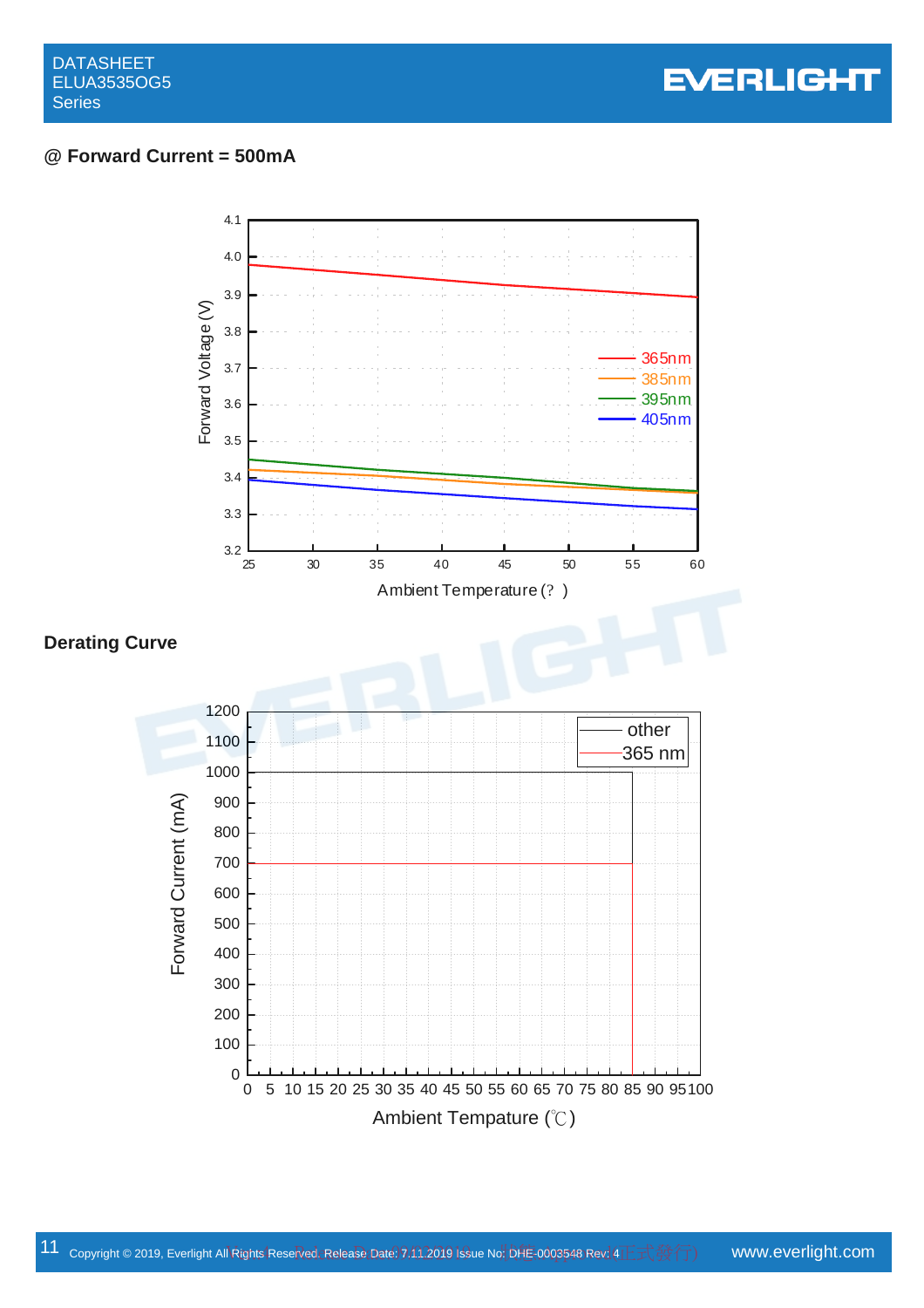

### **Typical Radiation Patterns Typical Diagram Characteristics of Radiation for ELUA3535OG5**



#### **Notes:**

- 1.  $2\theta_{1/2}$  is the off axis angle from lamp centerline where the luminous intensity is 1/2 of the peak value.
- 2. View angle tolerance is  $\pm 5^\circ$ .

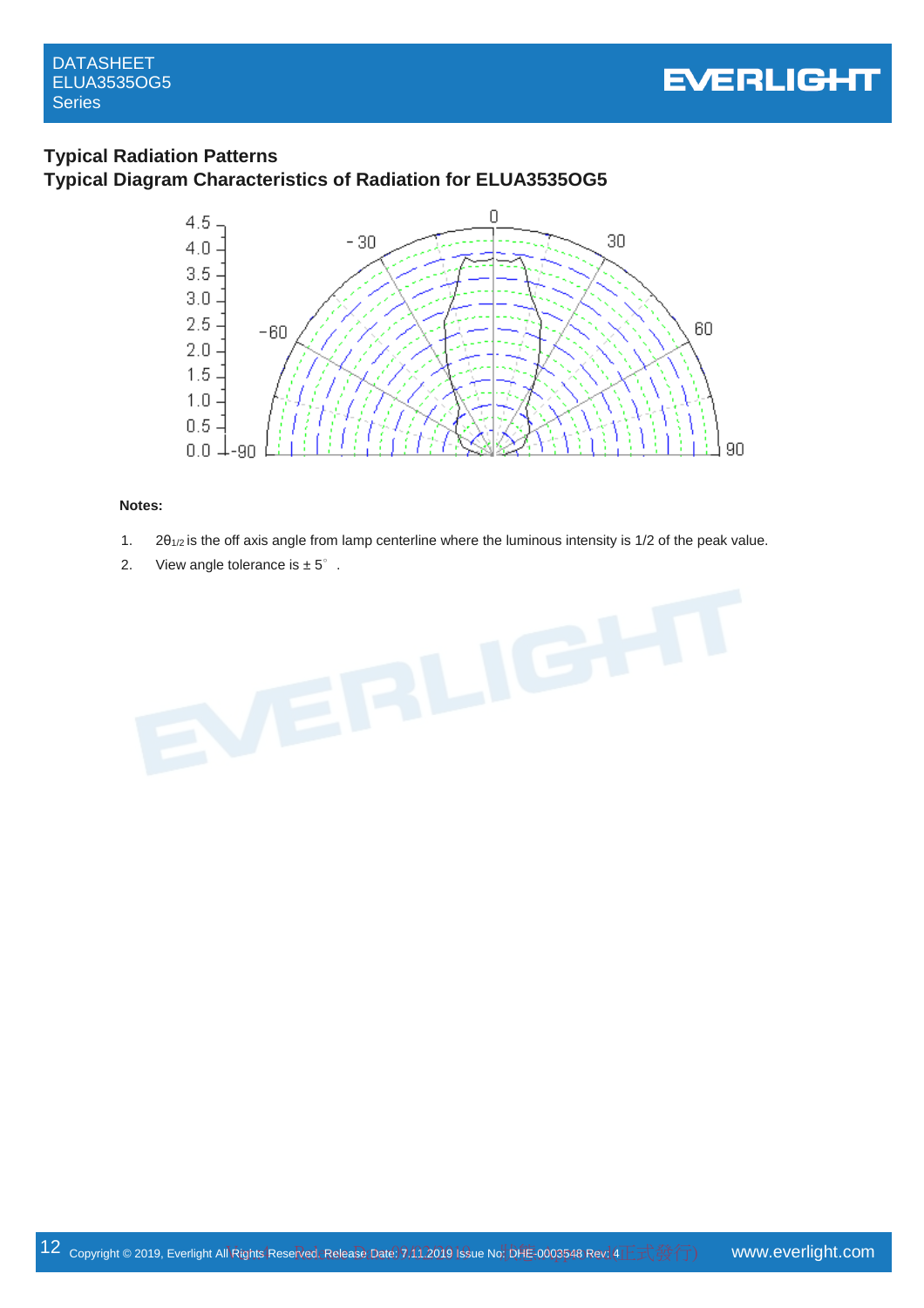# **Emitter Tape Packaging Carrier Tape Dimensions as the following:**

#### Reel: 400pcs



#### **Notes:**

1. Tolerance unless mentioned is  $\pm 0.1$  mm; Unit = mm

2. Packing amount is 100/200/300/400 pcs per reel

#### **Moisture Resistant Packaging**







Label Aluminum moistue-proof bag Desiccant Label **Label Aluminum moisture-proof bag Desiccant Label**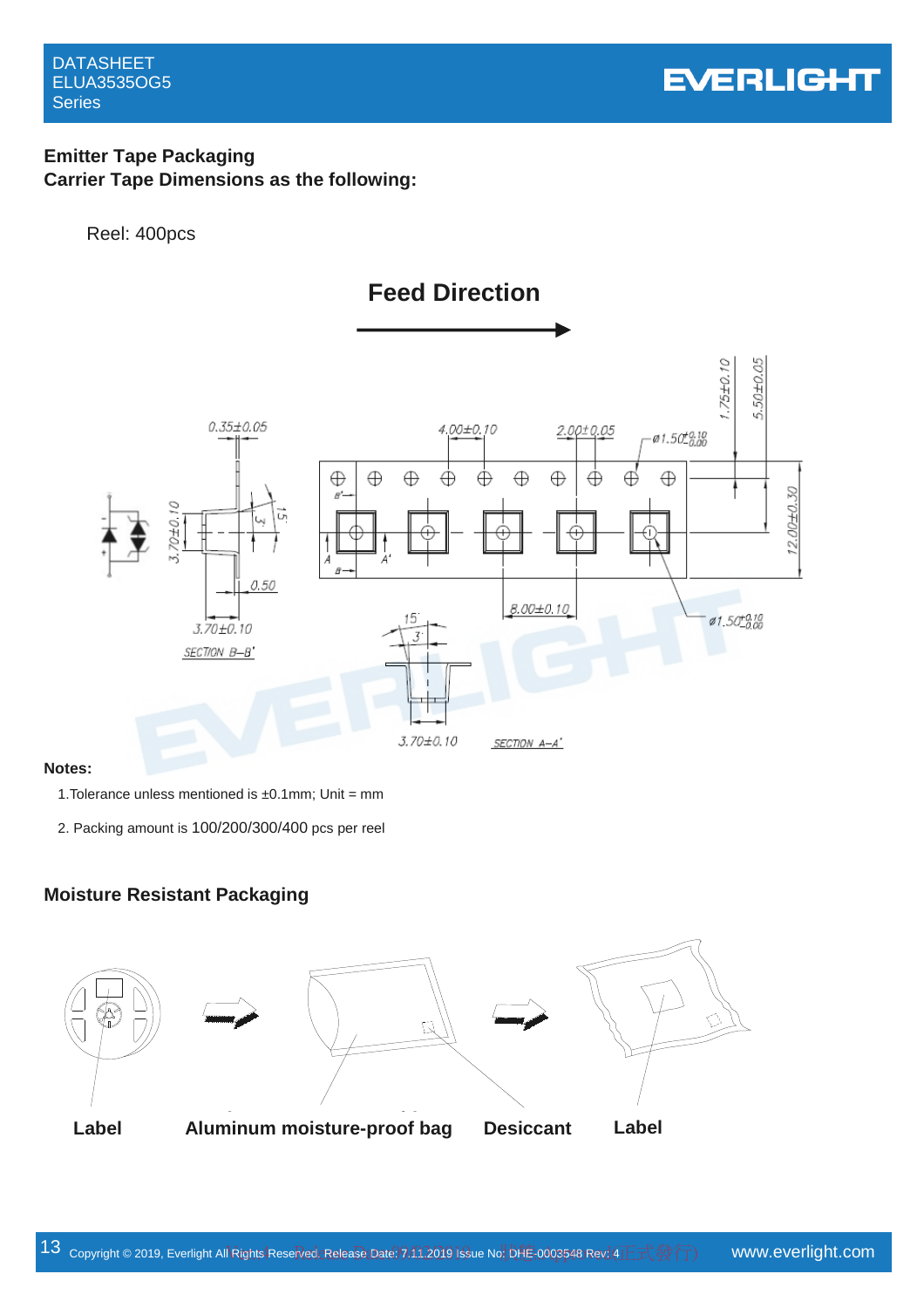

# **Emitter Reel Packaging**



#### **Notes:**

- 1. Dimensions are in millimeters.
- 2. Tolerances unless mentioned are ±0.1mm.

# **Product Labeling Label Explanation**

- CPN: Customer Specification (when required)
- P/N : Everlight Production Number
- QTY: Packing Quantity
- CAT: Luminous Flux (Brightness) Bin
- HUE: Color Bin
- REF: Forward Voltage Bin
- LOT No: Lot Number
- MADE IN TAIWAN: Production Place

| ROHS (PQ)EVERLIGHT<br>Б,                                                                                                                                                                               |
|--------------------------------------------------------------------------------------------------------------------------------------------------------------------------------------------------------|
| CPN: XXXXXXXXXXXXXXXXXXX                                                                                                                                                                               |
| P/N: XXXXXXXXXX                                                                                                                                                                                        |
| LOT NO:Y150716XXX-XXXXXXXXXX-XXXXXXXXXX                                                                                                                                                                |
| QTY: 0123456789<br>HUE : XXXXXXXXXX                                                                                                                                                                    |
| <b>The Community of the Community</b><br><u> HII DI HII DI HII DI HII DI HII DI HII DI HII DI HII DI HII DI HII DI HII DI HII DI HII DI HII DI HII DI HII D</u><br>CAT: XXXXXXXXXX<br>REF : XXXXXXXXXX |
| <u> HERBITAN HERBITAN HERBITAN BERKE</u><br>REFERENCE: BTPYYMMDDXXXXX                                                                                                                                  |
| $MSL-X$<br>MADE<br>ΙN                                                                                                                                                                                  |